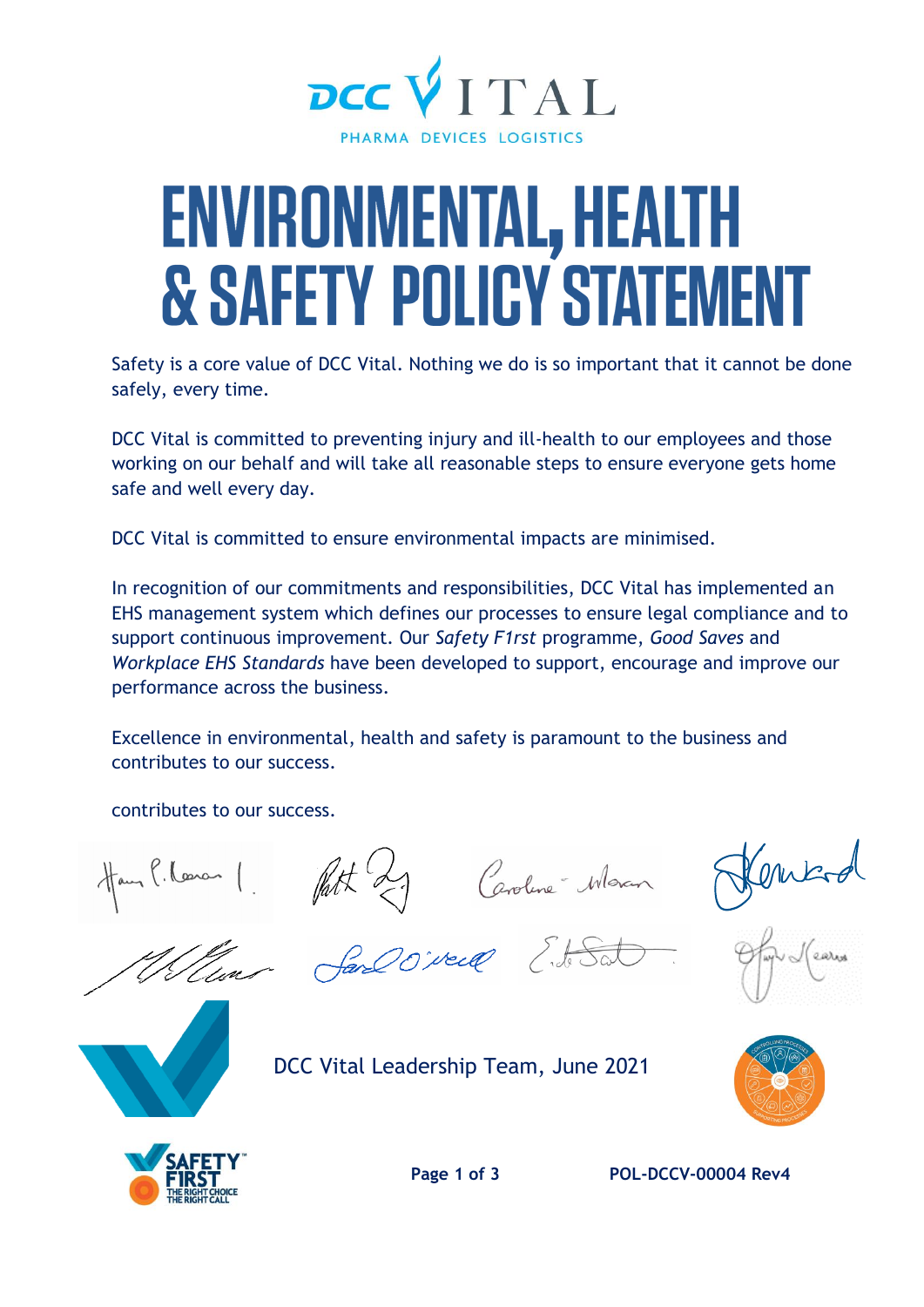## DCCVITAL

| PHARMA DEVICES LOGISTICS                                 |                                                    |                                                                                                                                                                       |                                                                                                                                                                                      |                                                                                                                                          |                                                                                                                                                                                                                                                  |  |                     |    |                                                                                                                                                       |  |
|----------------------------------------------------------|----------------------------------------------------|-----------------------------------------------------------------------------------------------------------------------------------------------------------------------|--------------------------------------------------------------------------------------------------------------------------------------------------------------------------------------|------------------------------------------------------------------------------------------------------------------------------------------|--------------------------------------------------------------------------------------------------------------------------------------------------------------------------------------------------------------------------------------------------|--|---------------------|----|-------------------------------------------------------------------------------------------------------------------------------------------------------|--|
| Our EHS Policy and EHS management system aims to ensure: |                                                    |                                                                                                                                                                       |                                                                                                                                                                                      |                                                                                                                                          |                                                                                                                                                                                                                                                  |  |                     |    |                                                                                                                                                       |  |
|                                                          | <b>LEADERSHIP &amp;</b><br><b>COMMITMENT</b><br>38 |                                                                                                                                                                       |                                                                                                                                                                                      |                                                                                                                                          | $\check{\mathsf{v}}$ Visible and active leadership that fosters an open and positive safety culture across all<br>areas of the business.<br>Employee engagement in EHS via Safety F1rst communications, Workplace EHS<br>standards & GOOD SAVES. |  |                     |    |                                                                                                                                                       |  |
| CONTROLLING PROCESS                                      |                                                    |                                                                                                                                                                       |                                                                                                                                                                                      | Ý                                                                                                                                        |                                                                                                                                                                                                                                                  |  |                     |    |                                                                                                                                                       |  |
|                                                          | GUMMUNIGATUN                                       |                                                                                                                                                                       |                                                                                                                                                                                      | v                                                                                                                                        | Work with all our stakeholders to ensure EHS risks are appropriately managed.                                                                                                                                                                    |  |                     |    |                                                                                                                                                       |  |
| 旧)<br><b>AUDIT &amp;</b><br><b>REVIEW</b>                |                                                    |                                                                                                                                                                       |                                                                                                                                                                                      | Ý                                                                                                                                        | Audits & Management Review meetings are undertaken to ascertain the effectiveness<br>of the EHS management system.                                                                                                                               |  |                     |    |                                                                                                                                                       |  |
|                                                          |                                                    |                                                                                                                                                                       |                                                                                                                                                                                      | EHS risks are identified, controlled and communicated with opportunities for                                                             |                                                                                                                                                                                                                                                  |  |                     |    |                                                                                                                                                       |  |
| $\circledcirc$                                           |                                                    |                                                                                                                                                                       |                                                                                                                                                                                      | improvement implemented.                                                                                                                 |                                                                                                                                                                                                                                                  |  |                     |    |                                                                                                                                                       |  |
|                                                          |                                                    |                                                                                                                                                                       |                                                                                                                                                                                      |                                                                                                                                          | Innovative approaches are adopted to strengthen safety behaviours and continually                                                                                                                                                                |  |                     |    |                                                                                                                                                       |  |
| RISK<br><b>MANAGEMENT</b>                                |                                                    |                                                                                                                                                                       |                                                                                                                                                                                      |                                                                                                                                          | improve safety performance.                                                                                                                                                                                                                      |  |                     |    |                                                                                                                                                       |  |
|                                                          |                                                    |                                                                                                                                                                       |                                                                                                                                                                                      | Sufficient resources are available for the management of EHS in our business.                                                            |                                                                                                                                                                                                                                                  |  |                     |    |                                                                                                                                                       |  |
| <b>SUPPORTING PROCESSES</b>                              |                                                    |                                                                                                                                                                       |                                                                                                                                                                                      |                                                                                                                                          |                                                                                                                                                                                                                                                  |  |                     |    |                                                                                                                                                       |  |
|                                                          |                                                    |                                                                                                                                                                       |                                                                                                                                                                                      |                                                                                                                                          |                                                                                                                                                                                                                                                  |  |                     |    |                                                                                                                                                       |  |
| 6                                                        |                                                    | Ý.                                                                                                                                                                    | Our people are suitably trained in<br>environmental, health and safety<br>topics relevant to their role.                                                                             |                                                                                                                                          |                                                                                                                                                                                                                                                  |  | <b>EARNING FROM</b> |    | We challenge ourselves to<br>continually improve our<br>performance by Learning from<br>Events and adopting best<br>practice.                         |  |
|                                                          | V<br><b>COMPLIANCE &amp;</b><br>KNOWLEDICE         |                                                                                                                                                                       |                                                                                                                                                                                      | Compliance with applicable<br>regulatory requirements, industry<br>codes of practice and ISO<br>standards relevant to our<br>businesses. |                                                                                                                                                                                                                                                  |  | Ä<br>EMERGEN        |    | Sufficient resources are<br>available to effectively manage<br>and recover from emergencies<br>and crisis situations.                                 |  |
|                                                          |                                                    | v                                                                                                                                                                     | Technical standards are used to<br>ensure that engineering changes<br>and projects comply with the<br>specific needs of the local<br>conditions and with regulatory<br>requirements. |                                                                                                                                          |                                                                                                                                                                                                                                                  |  |                     | Ý. | Maintenance programmes are<br>established to maintain physical<br>assets in a condition appropriate<br>to meet operational integrity<br>requirements. |  |
|                                                          |                                                    |                                                                                                                                                                       | An effective Management System<br>is implemented which sets EHS<br>Standards covering organisational<br>procedures and control of special<br>risks                                   |                                                                                                                                          |                                                                                                                                                                                                                                                  |  | SAFE<br>NTRACTED    |    | Contracted services are<br>managed to ensure that<br>contractors deliver an<br>acceptable level of EHS<br>performance.                                |  |
| IRONMENTAL                                               |                                                    | We are committed to reduce pollution arising from our operations and we seek to<br>continually improve our environmental performance through sustainable initiatives. |                                                                                                                                                                                      |                                                                                                                                          |                                                                                                                                                                                                                                                  |  |                     |    |                                                                                                                                                       |  |

See Appendix for list of DCC Vital businesses